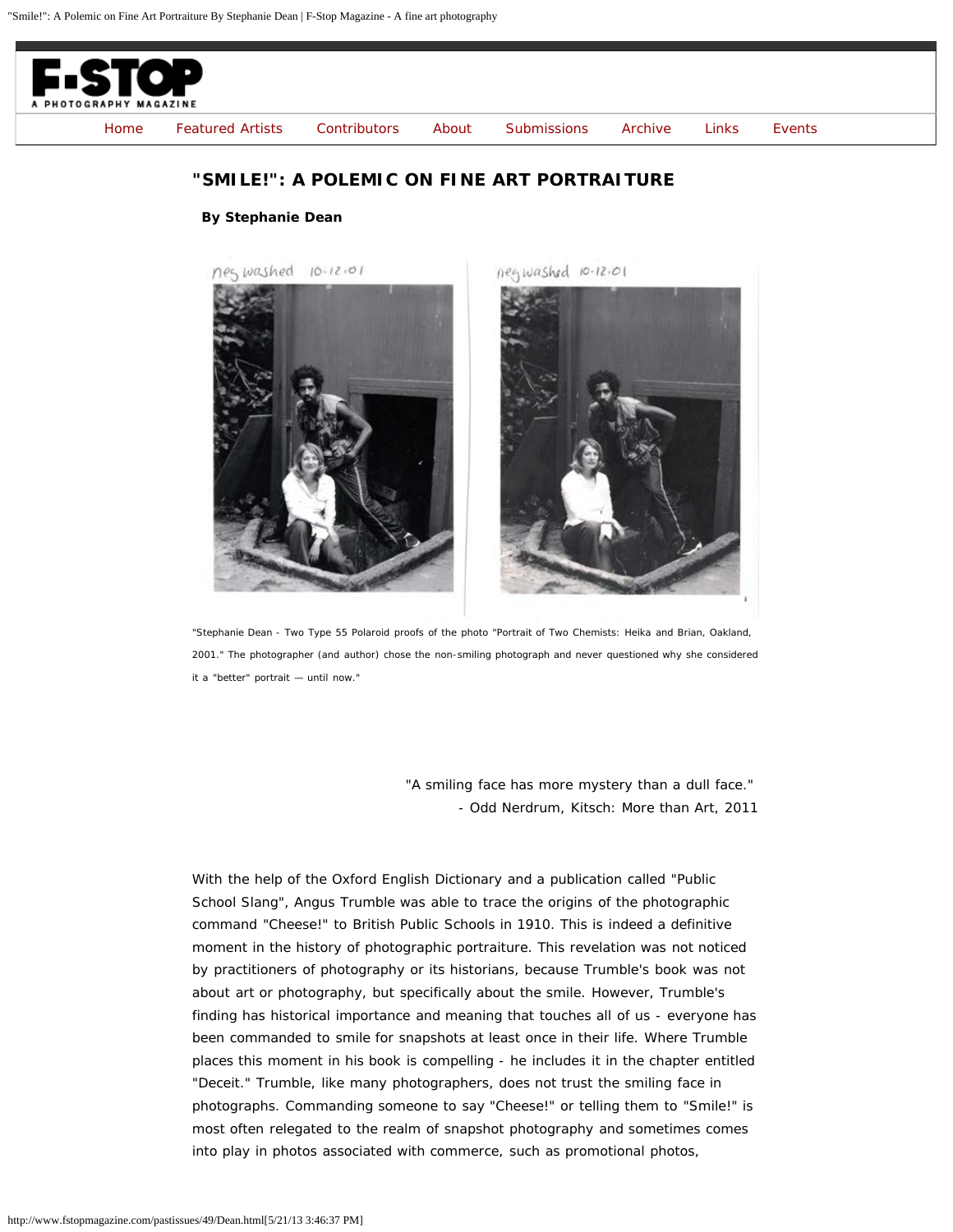headshots or advertisements.

While many people may be annoyed, or at most indifferent at being asked to smile for photos, fine art photographers have manifested their distrust and dislike of the smile into a pervasive phenomenon which dominates fine art portraiture: the photographic preference for sitters is that they not smile for portraits. The preferred, unsmiling visage results in a sort of blank stare, or despondent frontal pose; rarely there is a hint of a smile, but never nearly enticing enough as to cause as much discussion or speculation as Mona Lisa's smile. I am presently working on tracing the origins of this phenomenon in order to discover who, when, why and how this preference was put into practice.

Considering photographic history, the celebrated fine art portraiture of today by masters such as Reinke Dijkstra, Thomas Struth and Thomas Ruff have more in common with the portraitists of the past - portraitists whose subjects had to suffer through exposures of seconds in length while being strapped into contraptions just to keep them still for a "good" exposure. The product of this was a serious, blank and forced expression. The long process aimed to create a realistic portrait of the person, but could not relate the absolute authentic likeness of the resulting photo to the actual persona it sought to capture. The photograph was generally considered more "truthful" (or considered "the truth") than a painted portrait, and the concept of "truth" in photography is still debated and doubted today.

In photographic discourse on portraiture, ideas of authenticity, purity, and the unmasking of the "real" persona — as opposed to the persona that the subject presents to the world — dominate. If there is not a quote by the photographers themselves citing the importance of Arbus or Sander, usually the authors writing the introductions to their books and exhibitions refer to or cite these masters as influences.

Most portrait photographers are suspicious of the way in which people actually want to portray themselves to the camera, and thus they discard the sitter's desire in an effort to achieve what they feel to be the most authentic portrait. This suspicion is born of the assumption that the subject being photographed will in some way interfere with the authenticity of the photograph, or at the very least they might disrupt and unpredictably influence the photographic process.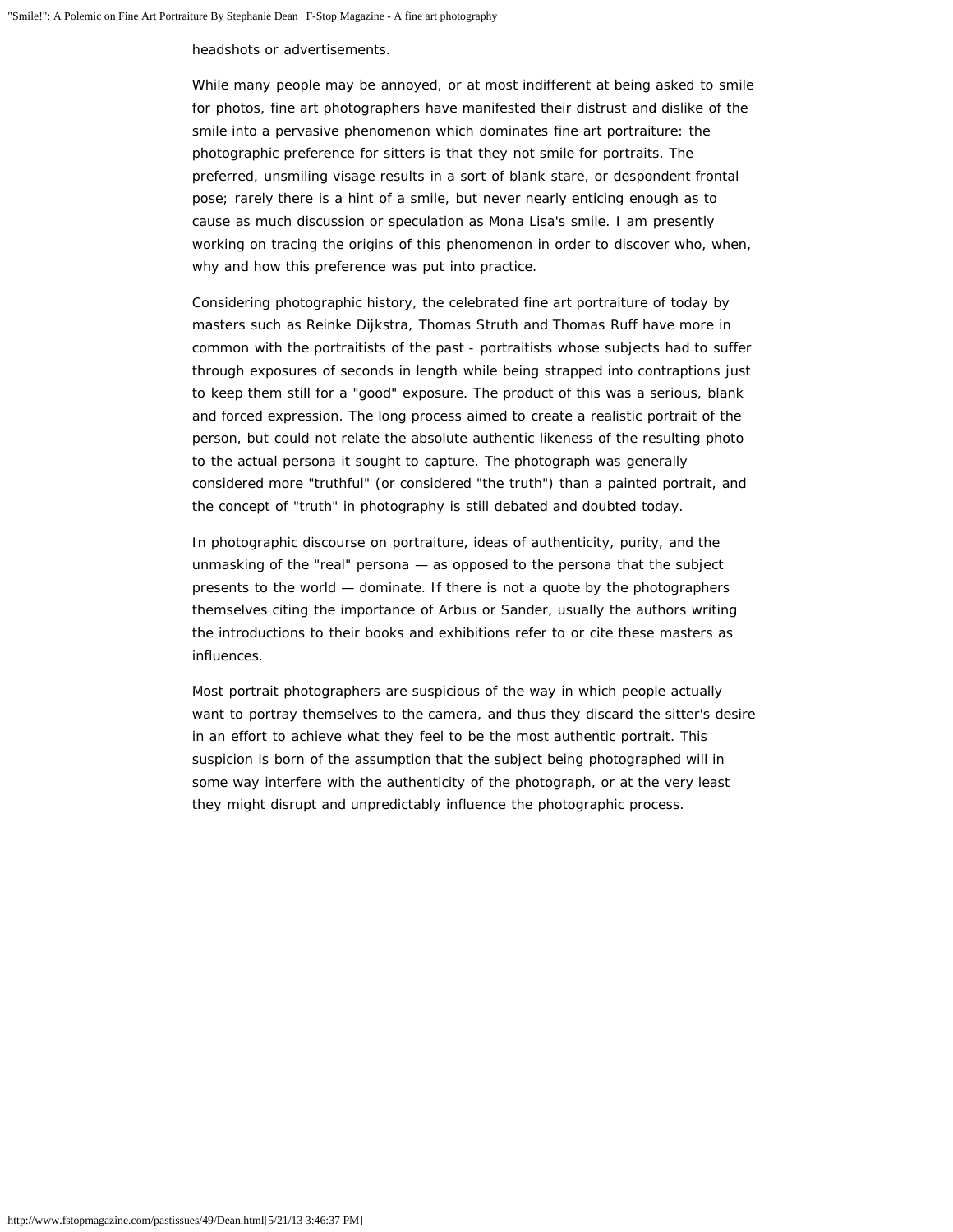

Rineke Dijkstra *Odessa, Ukraine, August 4, 1993 (from the Beaches series), 1993.*

Arbus said: "Everybody has that thing where they need to look one way but they come out looking another way and that's what people observe... Our whole guise is like giving a sign to the world to think of us in a certain way but there's a point between what you want people to know about you and what you can't help people knowing about you." $1$  Dijkstra quotes the Arbus statement above, and adds to it by saying "People think that they present themselves one way, but they cannot help but show something else as well. It's impossible to have everything under control.[2](#page-8-0)" Of her motivations Dijkstra says, "I am looking for a kind of purity, something essential from human beings... I believe in a sort of magic.<sup>3</sup>"

<span id="page-2-1"></span><span id="page-2-0"></span>Likewise, photographer Joyce Tenneson says:

A true portrait can never hide the inner life of its subject. It is interesting that in our culture we hide and cover the body, yet our faces are naked. Through a person's face we can potentially see everything - the history and depth of that person's life as well as their connection to an even deeper universal presence. [4](#page-8-2)

<span id="page-2-2"></span>Self-consciousness, embarrassment, and the desire to be photographed in a flattering way: all of these elements and their physiognomic manifestations creep into every photographic sitting; and therefore into much photographic discourse. Writing from a very self-aware photographic sitter's point of view, Barthes discusses his own experience posing for the camera in *Camera Lucida*:

I instantly constitute myself in the process of posing...In front of the lens I am at the same time: The one I think I am, the one I want others to think I am, and the one he makes use of to exhibit his art."<sup>[5](#page-8-3)</sup>

<span id="page-2-3"></span>Yet if we look at the photos by the photographers mentioned above, we rarely see smiles on their subjects' faces. We would hardly question the talent and importance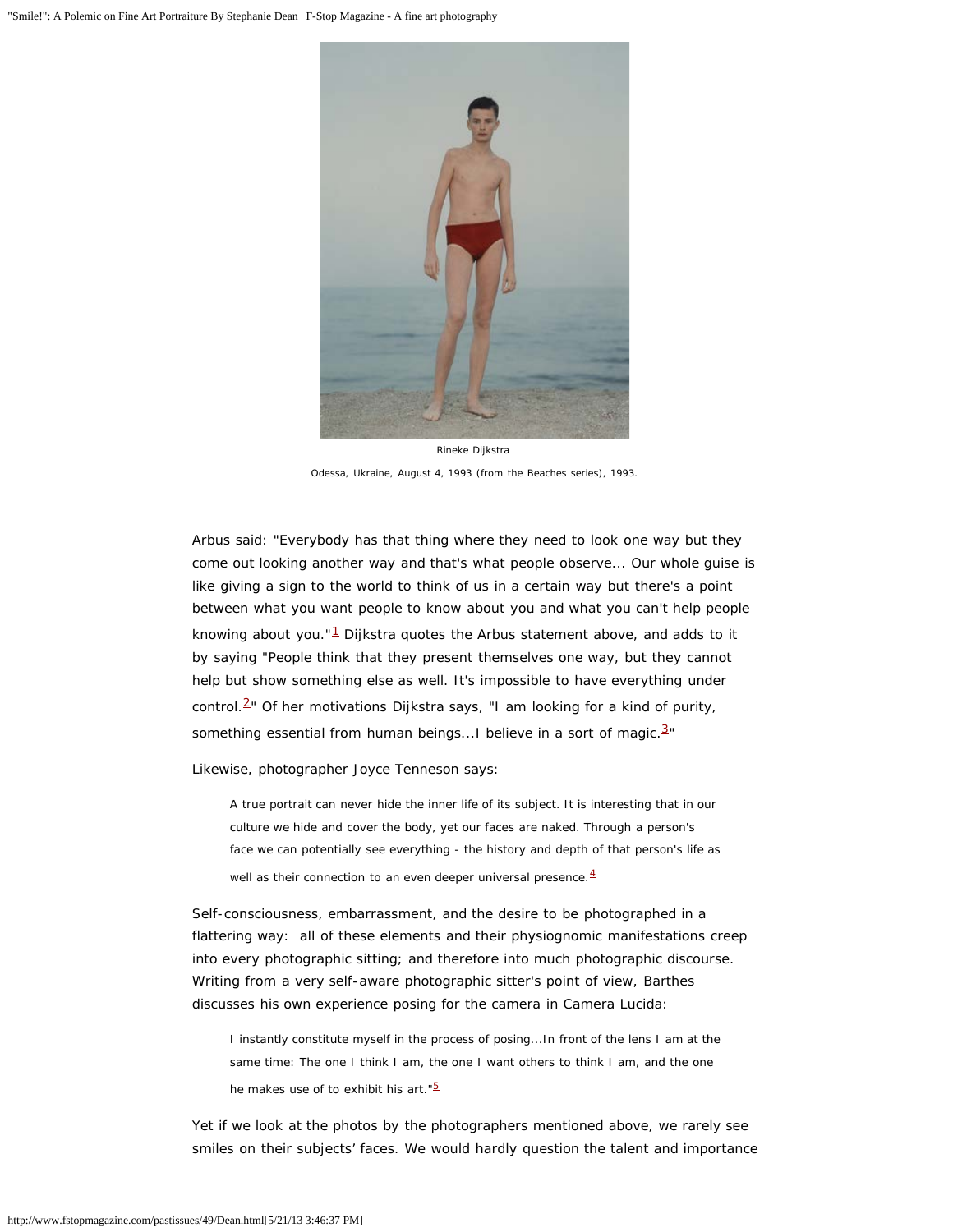of the photographers and the critic mentioned above because of their extensive oeuvres, prolific book publications, exhibitions and literature that they dominate in the discourse of photography. However, we should indeed question the expressions on their sitters faces. We should ask, "Does authenticity only have one expression?" Or, "Are all smiles by nature inauthentic?"

<span id="page-3-0"></span>Only Thomas Ruff has explicitly discussed not only the lack of smiling in his portraiture, but also why his portraits seem to have no expression whatsoever. Ruff feels that the expressions presented in his portraits are "normal", and that his photographs cannot tell the viewer anything about the person portrayed. Ruff has stated, "I don't believe in the psychologizing portrait photography that mycolleagues do, trying to capture the character with a lot of light and shade. That's absolutely suspect to me. I can only show the surface. Whatever goes beyond that is more or less chance."<sup>[6](#page-9-1)</sup>



*Portrait (A. Siekman) 1987*

In an interview with Isabelle Graw, Ruff was asked: "Why do you ask your subjects to look serious and keep their mouths shut? On what artistic level does this choice function?" to which Ruff replied:

I want my subjects to appear normal, with facial expressions that are as normal as possible, so that the resulting photograph is "normal". Each session is a bit like a game. I'll say for example: "Hold your head up higher, don't smile, mouth shut," and they'll do it. At the same time I try to respect the person in the sense that I don't make them look ridiculous. $<sup>1</sup>$ </sup>

<span id="page-3-1"></span>In an astounding feat of philosophical and perceptual agility, Barthes is also able to describe this "game" and the current sentiment of both portrait photographers their subjects in the following passage:

No doubt it is metaphorically that I derive my existence from the photographer. But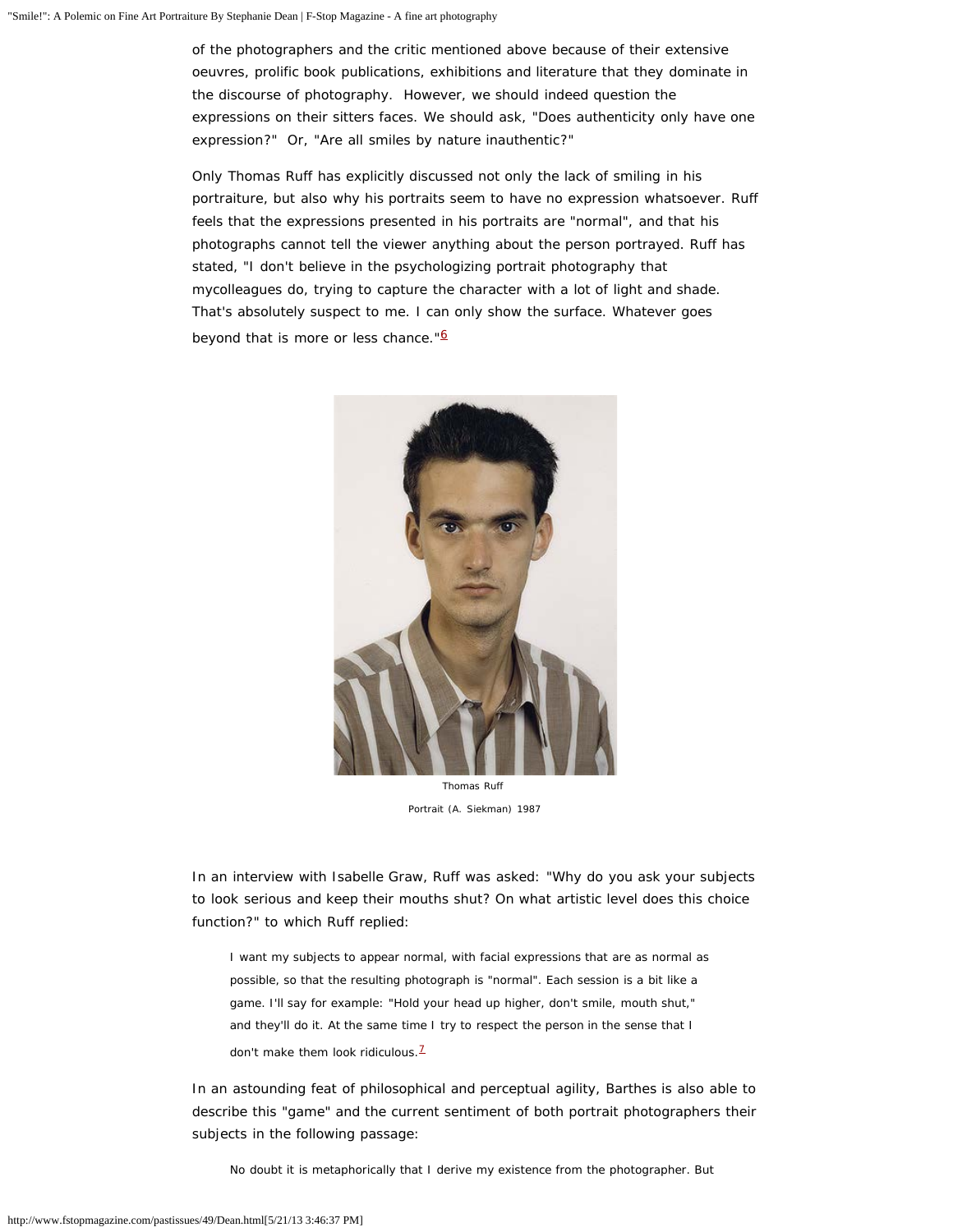though this dependence is an imaginary one (and from the purest image-repertoire), I experience it with the anguish of an uncertain filiation: an image—my image—will be generated: will I be born from an antipathetic individual or from a "good sort"? If only I could "come out" on paper as on a classical canvas, endowed with a noble expression—thoughtful, intelligent, etc.! In short, if I could be "painted" (by Titian) or drawn (by Clouet)! But since what I want to have captured is a delicate moral texture and not a mimicry, and since Photography is anything but subtle except in the hands of the very greatest portraitists, I don't know how to work upon my skin from within. I decide to "let drift" over my lips and in my eyes a faint smile which I mean to be "indefinable," in which I might suggest, along with the qualities of my nature, my amused consciousness of the whole photographic ritual: I lend myself to the social game, I pose, I know I am posing, I want you to know that I am posing, but (to square the circle) this additional message must in no way alter the precious essence of my individuality: what I am, apart from my effigy. What I want, in short, is that my (mobile) image, buffeted among a thousand shifting photographs, altering with situation and age, should always coincide with my (profound) "self"; but it is the contrary that must be said: "myself" never coincides with my image; for it is the image which is heavy, motionless, stubborn (which is why society sustains it), and 'myself" which is light, divided, dispersed; like a bottle-imp, "my-self" doesn't hold still, giggling in my jar: if only Photography could give me a neutral, anatomic body, a body which signifies nothing! Alas, I am doomed by (well-meaning) Photography always to have an expression: my body never finds its zero degree, no one can give it to me (perhaps only my mother? For it is not indifference which erases the weight of the image—the Photomat always turns you into a criminal type, wanted by the police—but love, extreme love). [8](#page-9-3)

This delicate dance between photographer and sitter always affects the making of photographic portraits. With the 4x5 view camera it is especially pronounced, where there can be no hiding of the process.



Marc McAndrews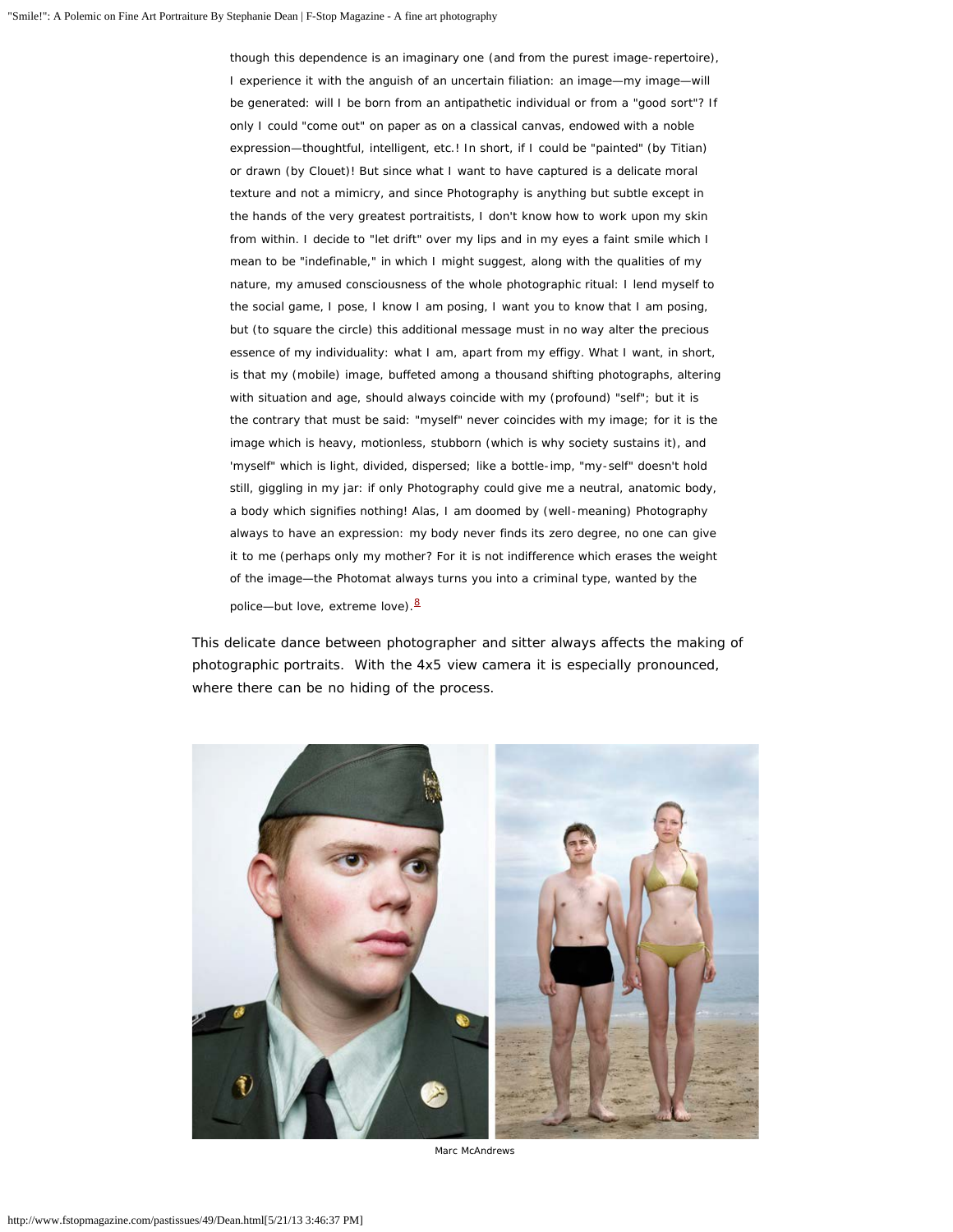With the 4x5 a kind of trickery, enchantment or other psychological maneuvering occurs between the photographer and sitter, in order for each to catch the other off guard. Barthes' conclusion, his desire for "Photography [to] give me a neutral, anatomic body, a body which signifies nothing!" seems to have taken over photographic portraiture and manifested in the blank stares we see from "the hands of the very greatest portraitists" today.

With regards to the smile and the 4x5 camera Marc McAndrews answered Rachel Been as follows:

RB: "Many of the protagonists of your images are unsmiling and look suspicious of your intentions. Are these natural reactions, or do you intentionally look for the seemingly unhappy?"

MM: "The fact that they're unsmiling is both intentional as well as a result of the process of shooting 4x5. Shooting with a larger camera is a much slower and more deliberate process. My intentions are to create a documentary portrait and I feel that often times smiling portraits can come across as fake and contrived."<sup>2</sup>

<span id="page-5-0"></span>Perhaps McAndrews feels this way because years of being ordered to "Smile!" for the camera have cultivated this view? I ask again, if we are searching for authentic photographic portraits, how authentic is the canon of fine art portraiture if it does not include the smile?

<span id="page-5-1"></span>The distinct similarities between the photographs by portrait photographers that use 4x5 cameras in search of the same unmasked indexical visage, will at some point, cease to tell us about the greater human experience. Consider these photos put in the context of the entire history of photography and it's purported "true" photographic portraiture. If for the most part, everyone has the same expression, what does that tell us? Here, I return to the words of Odd Nerdrum, speaking of "Kitsch" versus "Art" as he warns: "You can run away from your own times, but you cannot run away from eternity. If you make anything, you must compare because then you can see all of your faults. $10^{\circ}$  Clearly artists know to compare themselves to others, but I question what they perceive as their "faults" within this logic. Is it really as Nerdrum asserts in his warning - does art and art photography purposely evade the infinite and eternal? Nerdrum continues on "But in Art there is no such goal, only to find the direction of the times...but bad epochs make bad decisions." $11$  For Nerdrum "A smiling face has more mystery than a dull face. And that is opposite for Art." $12$  All of the possible mystery aside, where are we to find the smiling face? Authenticity must allow for a few of them, even within an individual artist's oeuvre! How did they become so consistently edited out?

<span id="page-5-3"></span><span id="page-5-2"></span>How can photographers purport to be unbiased if every photo they put forth as *authentic* (or not-inauthentic) portraits exclude the expressions of joy, jubilance, and – most markedly – that most misunderstood expression in photography, the smile? If we are always trying to capture the unmasked, pure persona — the way we look when we escape our composed selves in search of the self we give to others, what types of expressions are we always going to get back? Street photographers are great seekers of these unmasked moments, however their editing doesn't tell us how authentically their subjects have been captured.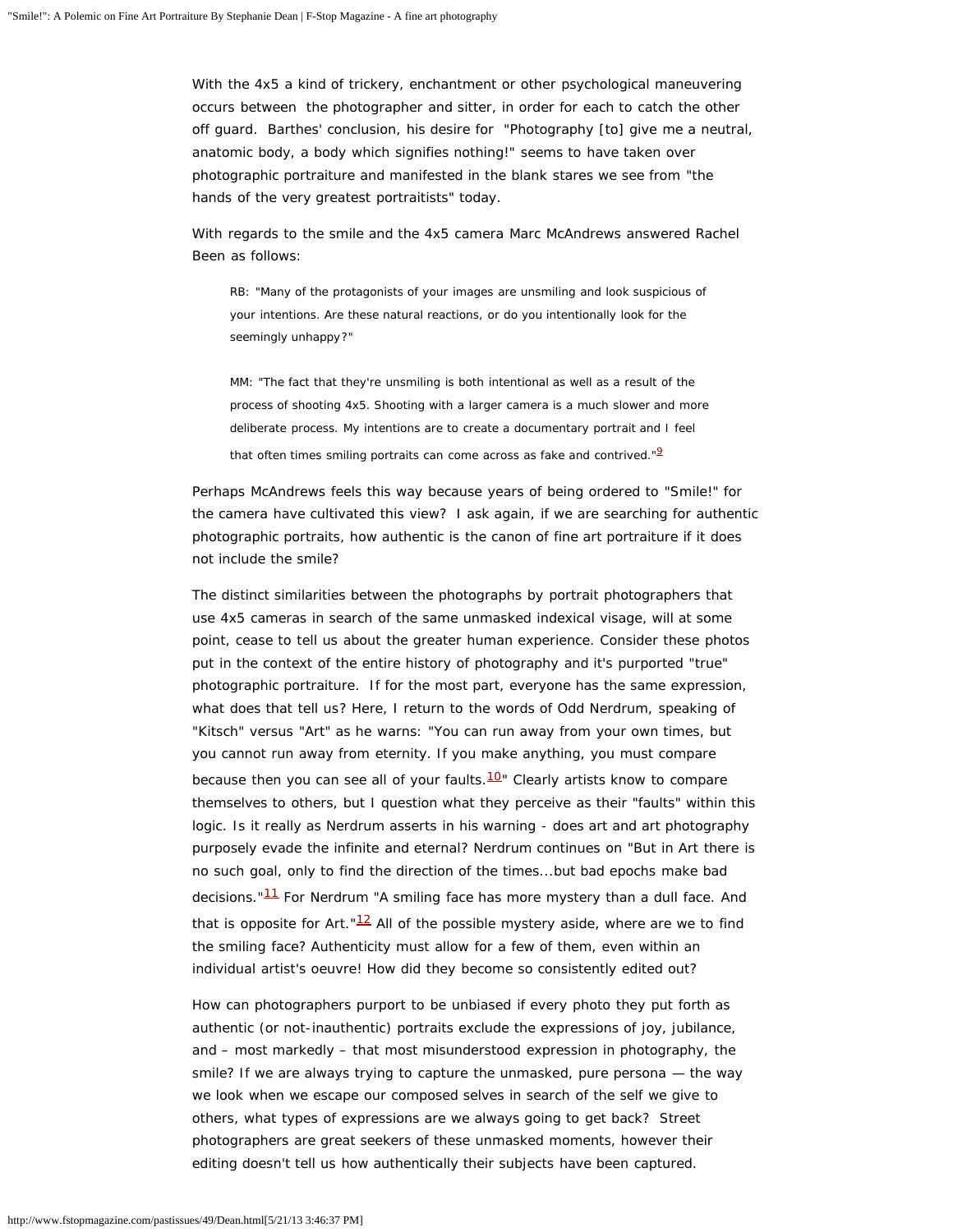

Found photos - FLOH by Tacita Dean

Not everyone is the same, not everyone is going to "escape" to a different place. Not everyone is going to look the same when they are "unmasked." Yet somehow, everyone does seem to resort to the same blank stare in the portraits of fine art photographers.

<span id="page-6-1"></span><span id="page-6-0"></span>The smile *is* present in fine art photography. Occasionally. Dijkstra and Struth have smiles and half smiles, (my favorite smiling portrait by Dijkstra is this — a New York Times photo of Yulia Tymoshenko $13$ ). Cindy Sherman is often cited as smiling in her photos, however, her "self-portraits" aren't really self portraits. As Julia Peyton-Jones points out "Sherman has disguised herself to such an extent that one of the most frequently asked questions about her is "what does she look like?' Pictures of the artist as herself are rare." $14$  The function of the smile in Sherman's photos? Irony, and more specifically the irony of a failed "mask", especially the archetypical mask that many women put on (to which Sherman is indeed trying to draw attention by revealing its artifice). The irony intended by Sherman and many photographers using the smile is a safe and useful way for this facial expression to exert it's meaning and shed the mystery that Nerdrum allows himself to be fascinated by. However, is this the only sanctioned and safe place for the smile in fine art photography?

There are a variety of reasons why people may legitimately smile in a portrait, in addition to a variety of social circumstances, which almost compel people to smile when they are being photographed. These reasons may or may not culminate into photographic frames, or even eventually into fine art photos selected from contact sheets or memory cards. Whether they intend or pretend sarcasm or cynicism, the smiling portrait photo may be meant as satire, and is often perceived as such.

Sanctioned genres in the realm of art photography where people smile most commonly include "Found" photographs (snapshots rescued from the anonymity of non-photographers and elevated to "art" by fine artists and photographers), people of limited mental capacity often smile (as evident in the work of Diane Arbus), and projects that use the snapshot as part of the documentary process (as in the work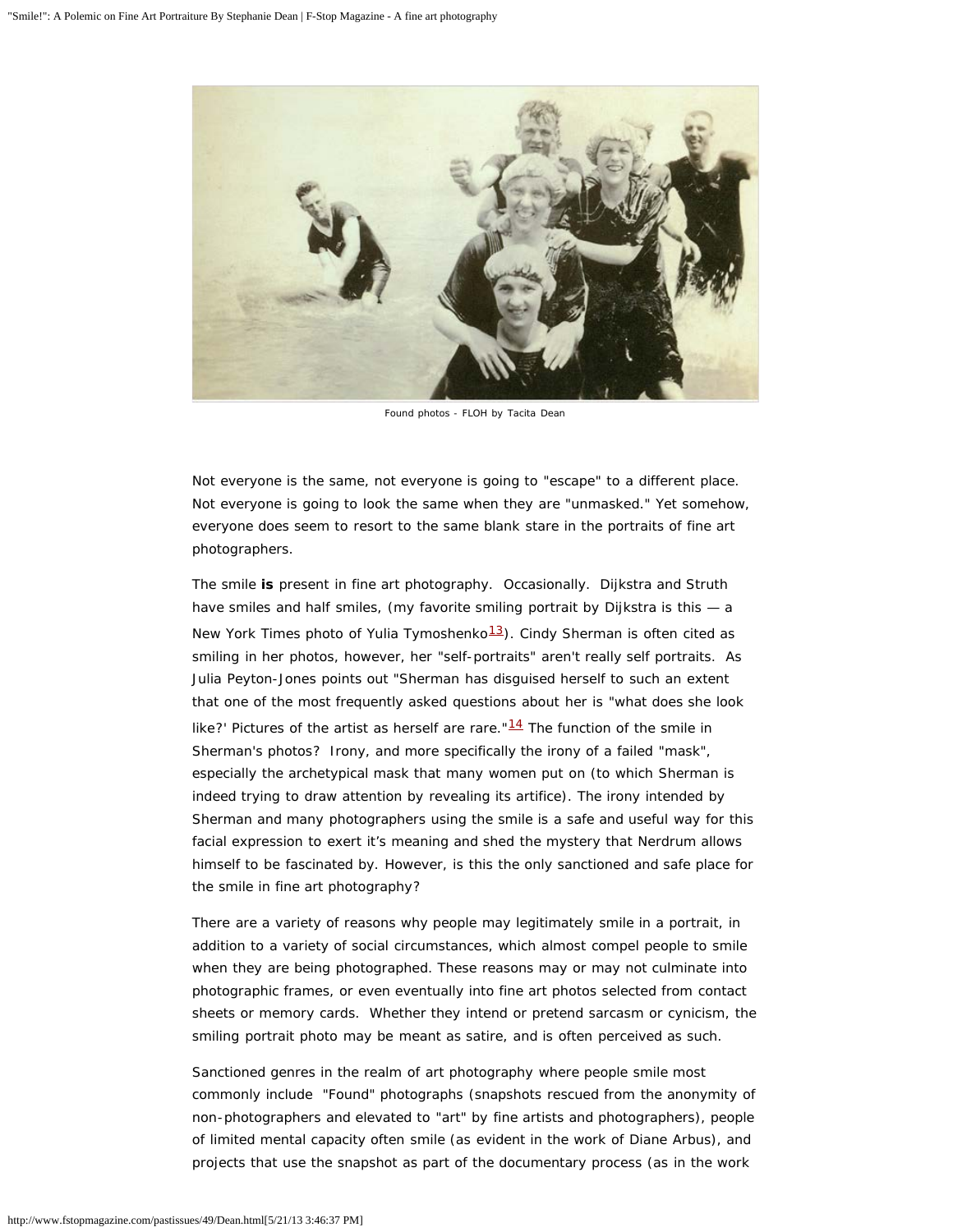of Nikki Lee). Of course, the snapshot itself is a safe and expected occasion for a person to smile.

Are "serious" (professional) fine art photographers really so worried that a smiling photograph would be suspected of only ever attaining "regular snapshot" status that they must ignore or censor a portrait of a smiling person? What does this act of ignoring or censoring the smile tell us (and history) about the photographer's assumptions about their audience? Does it say that the audience was assumed to be so happy that they needed to be reminded that life is difficult and there is nothing to smile about? Does it imply that fine art portrait photographers are really in authority to enough to tell us this?

<span id="page-7-0"></span>When discussing one of Struth's portraits $15$  Norman Bryson cites irony as one of the reasons why Giles, the male of the couple, is smiling while his wife is not:



Thomas Struth *Eleonor and Giles*

The figure of Giles is difficult to read without setting in motion ideas of mental alertness and agility, a mischievous play of irony and intelligence, qualities also present in the figure of Eleonor, where they are supplemented by intensity, charisma, independence.<sup>[16](#page-9-0)</sup>

<span id="page-7-1"></span>The irony of an aged man, smiling, in the face of the age spots on his hands and beyond the serious demeanor of his wife, fails to be communicated by this photo. The idea of "mental alertness" is in the eye of the beholder; here, it is in the eye of the privileged viewer-author. I never would have thought that the smiling man in the couple would be lacking (or even wonting in) mental agility; which is exactly what this quote implies. Once I read this article, the possibility that the man's age had had an effect on his intellect became an option, and only then did I consider it as one of the possible reasons for the discrepancies in the expressions of the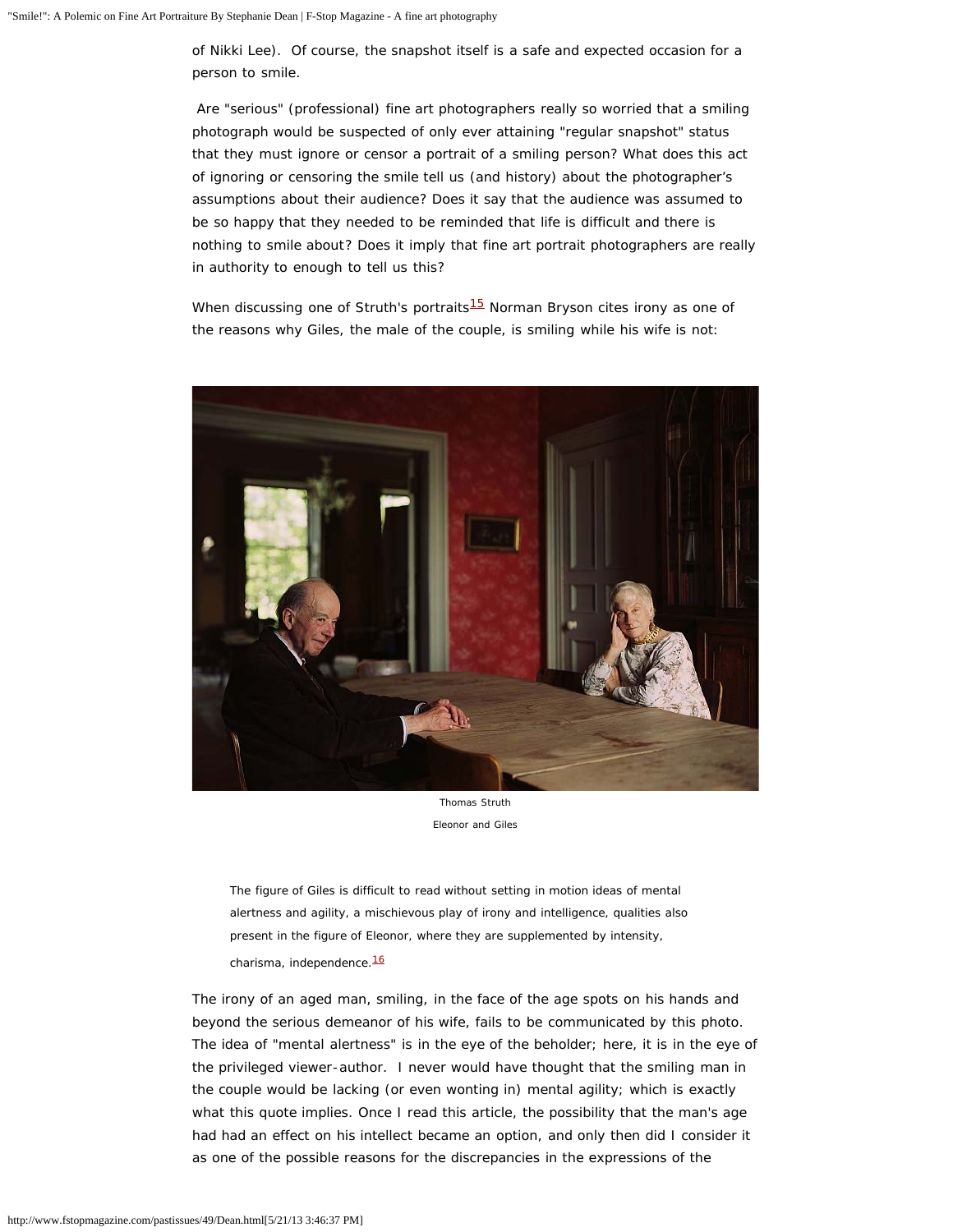couple. Until I read Bryson's passage, I thought that Giles was smiling because he had reason – however fleeting the moment of reason – to smile. When I looked again at the photo for this project (before I read the Bryson passage), I imagined the possibility that perhaps the man had just finished saying something, or that he was holding onto a thought which he wanted to verbalize but couldn't, because he was aware an exposure was taking place. I thought this only because I faintly recalled a photograph of my grandfather with such an expression. The oddest part about this article is that Bryson does not speculate why the wife has the blank stare that she does. The blank stare, or what I personally like to call "The art stare", is so widely accepted that it is not questioned. It is even expected. Here, for Bryson at least, the blank look is filled with meaning – "intensity, charisma and independence."

I wonder: why and when did fine art photographers decide that the smile is not acceptable for portraiture? What will future viewers of these photographs think when they look back on the masses of unsmiling people in our "Fine art portraiture"? The precise moment or the trajectory of when and how this blank stare or expressionless face became the *de facto* and *de rigueur* face of fine art portraiture is the topic not only of this polemic, but also of my research, and the reason why I am surveying photographers, students of photography, professors, curators and anyone else who cares enough to take my questions seriously.

Will future viewers of our contemporary portraits have the same thoughts as my students when learning history of photography as they view the early carte de visites and Daguerreotypes: "Were people just not allowed to smile back then?".

As you ponder this topic, please consider taking the survey on portraiture that I have prepared. Just click the link and let your opinions flow.

**Survey closed on June 15, 2012. Contact [Stephaniedean@ameritech.net](mailto:Stephaniedean@ameritech.net) with any questions or comments. Follow this project via twitter [@MODERNGROCERIES.](https://twitter.com/ModernGroceries) Be Sure to visit Dean's Website: [www.stephaniedean.com](http://www.stephaniedean.com/)**

 $\sim$   $\sim$   $\sim$ 

**Stephanie Dean** is a fine art photographer who resides in Chicago, She is a professor of the History of Photography at Oakton Community College. Stephanie enjoys writing and talking about photography, and this is the first of many articles investigating the lack of smiles in fine art portraiture and portrait photography in general.

[www.stephaniedean.com](http://www.stephaniedean.com/)

[1](#page-3-0) Rineke Dijkstra and Katy Siegel, *Rineke Dijkstra: Portraits* (Boston: Institute of Contemporary Art, 2001), 10.

<span id="page-8-0"></span>[2](#page-2-0) *ibid.*, pg. 10.

<span id="page-8-1"></span>[3](#page-2-1) *ibid*., pg 19.

<span id="page-8-2"></span>[4](#page-2-2) Joyce Tenneson, *A Life In Photography, 1968-2008*. (New York : Bulfinch Press Book, 2008), 115.

<span id="page-8-3"></span>[5](#page-2-3) Michael Fried, *Why Photography Matters As Art As Never Before*, (New Haven: